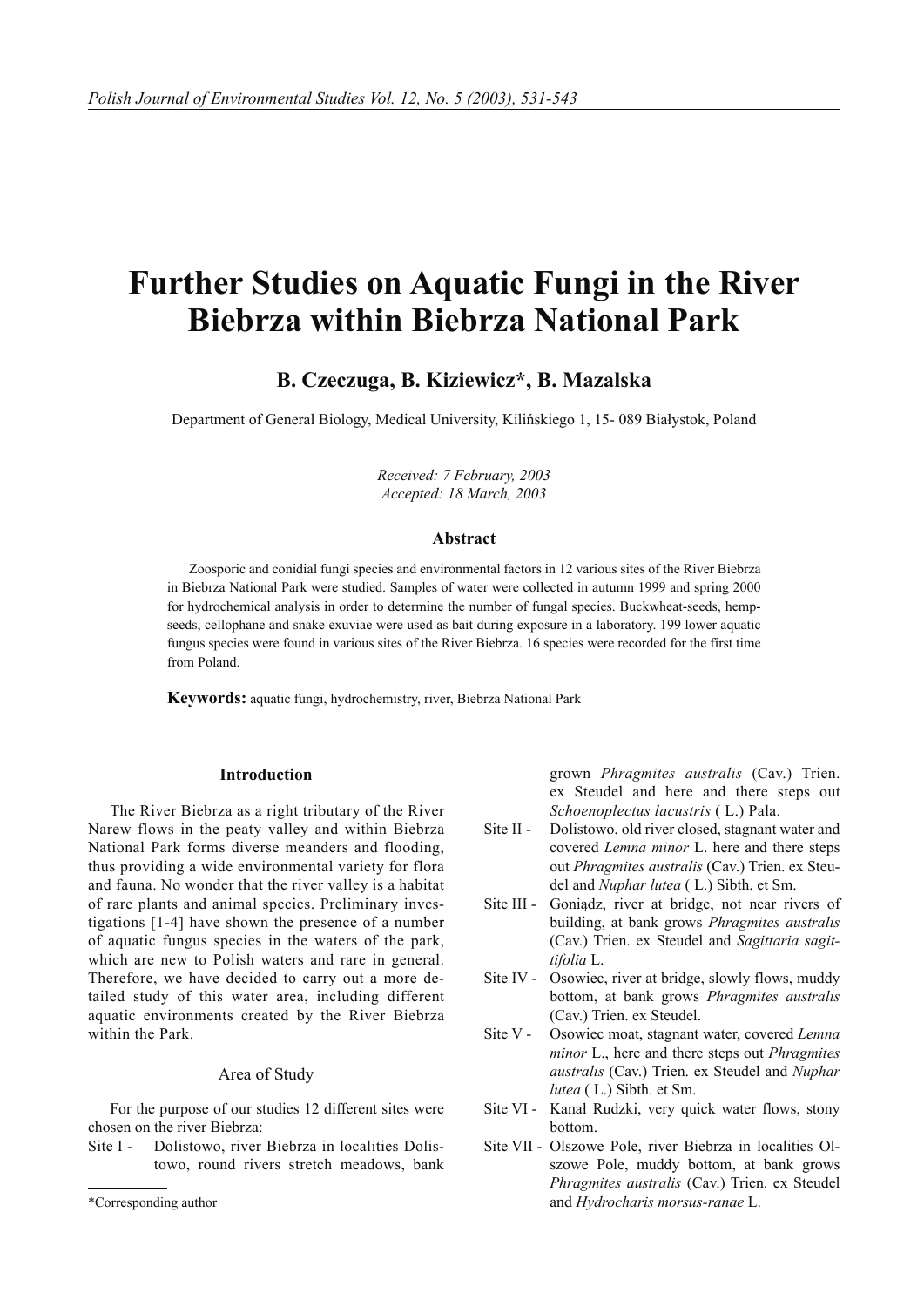|                                                        | <b>Sites</b>   |          |                    |       |                  |                |       |             |                         |             |                |        |  |
|--------------------------------------------------------|----------------|----------|--------------------|-------|------------------|----------------|-------|-------------|-------------------------|-------------|----------------|--------|--|
| XIISpecification                                       | $\mathbf I$    | $\rm II$ | $\mathop{\rm III}$ | IV    | V                | VI             | VII   | <b>VIII</b> | IX                      | $\mathbf X$ | XI             | XI     |  |
| Temperature, °C                                        | 12.3           | 10.5     | 12.5               | 13.0  | 12.7             | 12.5           | 13.0  | 12.5        | 12.5                    | 13.0        | 12.7           | 11.5   |  |
| pH                                                     | 7.46           | 7.64     | 7.66               | 7.81  | 7.61             | 7.95           | 7.72  | 7.72        | 7.61                    | 7.92        | 7.92           | 8.00   |  |
| COD<br>(Chemical Oxygen)<br>Demand)                    | 6.47           | 21.56    | 7.45               | 9.40  | 10.58            | 7.45           | 7.84  | 8.43        | 8.23                    | 9.02        | 11.17          | 6.20   |  |
| CO <sub>2</sub>                                        | 11.0           | 17.6     | 11.0               | 8.8   | 13.2             | 11.0           | 8.8   | 11.0        | 11.0                    | 11.0        | 15.4           | 13.2   |  |
| Alkalinity in<br>CaCO <sub>2</sub><br>(mval $l^{-1}$ ) | 4.6            | 6.2      | 4.5                | 4.5   | 5.5              | 4.2            | 4.2   | 4.3         | 4.0                     | 4.4         | 5.9            | 5.1    |  |
| $N-NH3$                                                | 0.200          | 0.685    | 0.365              | 0.230 | 0.460            | 0.350          | 0.220 | 0.365       | 0.180                   | 0.310       | 0.720          | 0.145  |  |
| $N-NO$ ,                                               | 0.014          | 0.012    | 0.145              | 0.013 | 0.006            | 0.016          | 0.015 | 0.015       | 0.002                   | 0.015       | 0.007          | 0.014  |  |
| $N-NO2$                                                | 0.020          | 0.070    | 0.030              | 0.150 | 0.034            | 0.160          | 0.210 | 0.002       | 0.010                   | 0.020       | 0.050          | 0.430  |  |
| $P-PO4$                                                | 1.290          | 0.800    | 0.900              | 1.450 | 1.000            | 2.600          | 1.245 | 1.100       | 1.900                   | 1.305       | 0.400          | 1.450  |  |
| Sulphates                                              | 25.50          | 11.93    | 26.33              | 18.92 | 11.93            | 23.64          | 19.75 | 24.27       | 8.64                    | 22.63       | 7.40           | 13.16  |  |
| Chlorides                                              | 22.0           | 28.0     | 26.0               | 32.0  | 32.0             | 22.0           | 30.0  | 21.0        | 30.0                    | 27.0        | 21.0           | 22.0   |  |
| Total hardness<br>in Ca                                | 72.00          | 88.56    | 70.56              | 72.00 | 84.96            | 70.56          | 66.96 | 69.84       | 61.20                   | 70.56       | 88.56          | 79.92  |  |
| Total hardness in<br>Mg                                | 20.64          | 22.36    | 19.35              | 19.78 | 21.07            | 17.63          | 20.21 | 20.64       | 18.49                   | 26.66       | 33.97          | 23.95  |  |
| Fe (total)                                             | 0.60           | 1.33     | 0.45               | 0.45  | 0.73             | 0.45           | 0.40  | 0.45        | 0.20                    | 0.45        | 1.33           | 0.48   |  |
| Dry residue                                            | 298            | 429      | 279                | 273   | 342              | 266            | 291   | 263         | 232                     | 273         | 372            | 287    |  |
| Dissolved solids                                       | 296            | 389      | 241                | 266   | 342              | 264            | 264   | 258         | 229                     | 251         | 370            | 266    |  |
| Suspended solids                                       | $\overline{c}$ | 44       | 38                 | 7     | $\boldsymbol{0}$ | $\overline{2}$ | 27    | 5           | $\overline{\mathbf{3}}$ | 22          | $\overline{2}$ | $21\,$ |  |

Table 1. Chemical composition (in mg  $1^{-1}$ ) of water from the different sites (n=3) (autumn 1999).

- Site VIII Olszowe Pole, old river joint with river Biebrza, steps out *Phragmites australis* (Cav.) Trien. ex Steudel, *Nuphar lutea* ( L.) Sibth. et Sm. and *Nymphaea alba* L.
- Site IX Olszowe Pole, old river closed, stagnant water steps out *Phragmites australis* (Cav.) Trien. ex Steudel, *Nuphar lutea* ( L.) Sibth. et Sm., *Nuphar pumila* ( Timm) DC and *Nymphaea alba* L.
- Site X Biały Grąd river Biebrza, muddy bottom, banks grown *Phragmites australis* (Cav.) Trien. ex Steudel and here and there steps out *Lemna trisulca* L.
- Site XI Biały Grąd, old river joint with river Biebrza, steps out *Phragmites austalis* (Cav.) Trien. ex Steudel and *Nuphar lutea* ( L.) Sibth. et Sm.
- Site XII Burzyn, dike on river Biebrza in place of conscription of tests sampling banks concreted.

### **Materials and Methods**

Samples of water were collected in autumn (October) 1999 and spring (May) 2000 for hydrochemical analysis and the order to determine the number of fungal species. From site IV Osowiec and site VI Kanał Rudzki samples of water to determine zoosporic fungi species were collected every month from October 1999 to May 2000 and in autumn 2002. Nineteen parameters were determined in each water (Table 1) according to the generally accepted methods [5].

The water for analysis was coured into 3 containers for each sites. Water from each site was transferred to three 1.0 litre vessel and added of the baits and placed in the laboratory at ambient temperature. Buckwheat-seeds, hemp-seeds, cellophane and snake exuviae were used as bait during exposure in the laboratory.

The following procedures for the determination of the presence of fungus species on the fragments of baits were employed: during one month of exposure the fragments of baits were examined under a light microscope (once or twice a week) and mycelium of aquatic fungi growing on the baits was recorded. Identification of respective species was based on morphology and biometric data of antheridia and oogonia of the zoosporic fungi and conidiophores and conidia of the hyphomycetes. The following keys were used for zoosporic fungi - Johnson [6],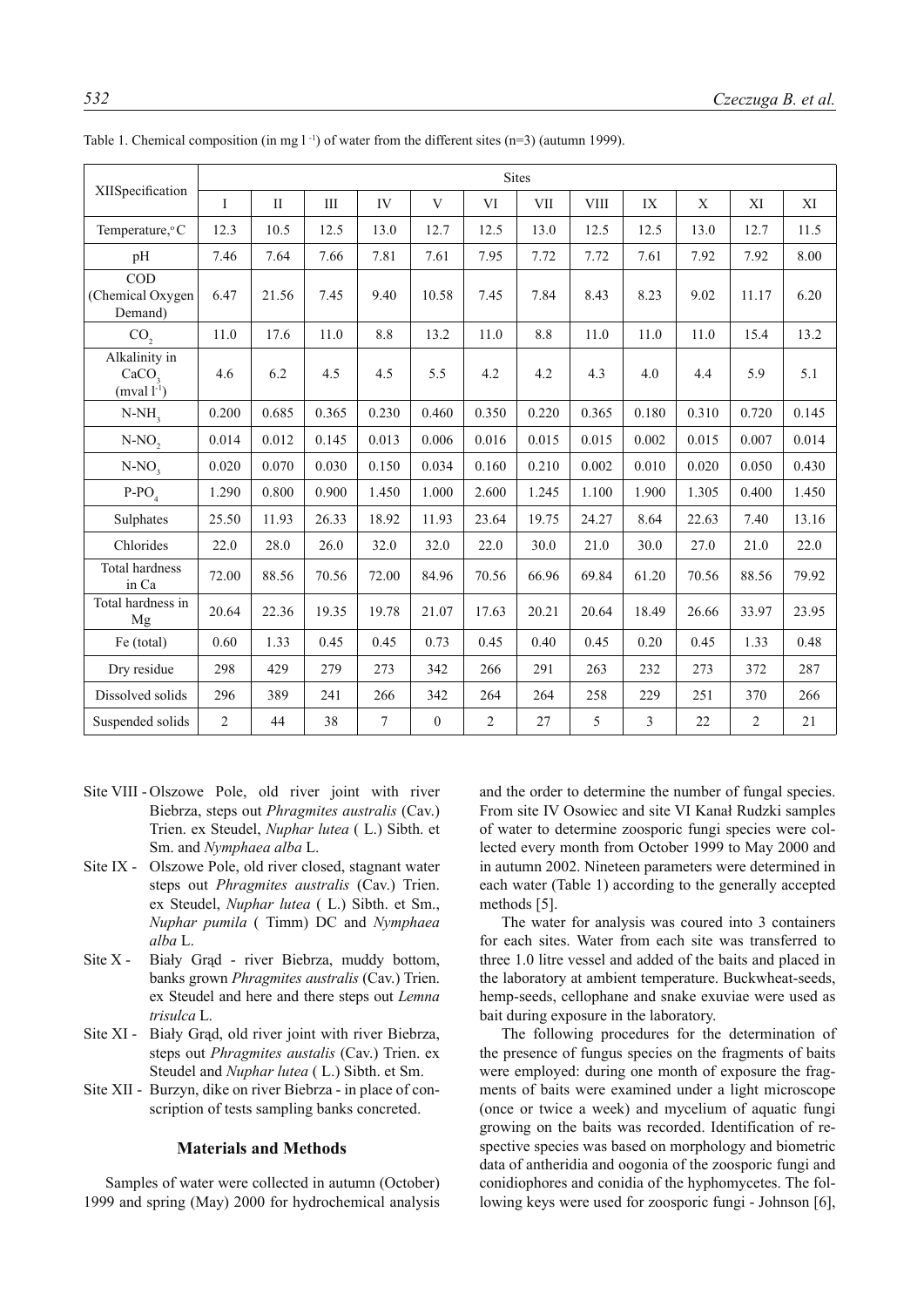|                                                    | <b>Sites</b> |           |       |       |       |       |       |             |       |       |       |                |
|----------------------------------------------------|--------------|-----------|-------|-------|-------|-------|-------|-------------|-------|-------|-------|----------------|
| Specification                                      | I            | $\rm{II}$ | III   | IV    | V     | VI    | VII   | <b>VIII</b> | IX    | X     | XI    | XI             |
| Temperature, °C                                    | 19.0         | 23.0      | 17.0  | 18.0  | 16.5  | 16.5  | 19.0  | 21.0        | 21.0  | 19.8  | 18.5  | 17.0           |
| pH                                                 | 7.45         | 7.82      | 8.08  | 8.01  | 7.70  | 8.38  | 7.76  | 7.89        | 7.77  | 8.14  | 8.23  | 8.24           |
| <b>COD</b><br>(Chemical Oxygen<br>Demand)          | 9.11         | 23.76     | 10.30 | 9.50  | 12.28 | 8.71  | 9.70  | 11.88       | 12.67 | 14.62 | 26.14 | 13.07          |
| CO <sub>2</sub>                                    | 13.2         | 11.0      | 4.4   | 6.6   | 13.2  | 4.4   | 8.8   | 11.0        | 11.0  | 10.5  | 6.6   | 8.8            |
| Alkalinity in<br>CaCO <sub>3</sub><br>$(mval l-1)$ | 5.5          | 7.0       | 4.5   | 4.5   | 5.0   | 4.2   | 4.2   | 4.4         | 4.7   | 5.2   | 5.4   | 4.8            |
| $N-NH3$                                            | 0.610        | 1.050     | 0.400 | 0.400 | 0.370 | 0.280 | 0.310 | 0.500       | 0.570 | 0.840 | 0.970 | 0.530          |
| $N-NO$ ,                                           | 0.005        | 0.011     | 0.016 | 0.010 | 0.003 | 0.015 | 0.015 | 0.013       | 0.003 | 0.008 | 0.006 | 0.010          |
| $N-NO3$                                            | 0.050        | 0.160     | 0.100 | 0.240 | 0.100 | 0.260 | 0.262 | 0.221       | 0.042 | 0.125 | 0.150 | 0.132          |
| $P-PO4$                                            | 1.850        | 0.650     | 0.310 | 0.310 | 0.470 | 0.751 | 0.530 | 0.605       | 0.530 | 0.740 | 0.650 | 1.094          |
| Sulphates                                          | 51.84        | 11.93     | 16.87 | 9.87  | 13.99 | 14.81 | 21.80 | 14.81       | 16.46 | 10.82 | 5.35  | 9.05           |
| Chlorides                                          | 27.0         | 37.0      | 26.0  | 15.0  | 19.0  | 19.0  | 21.0  | 34.0        | 19.0  | 21.5  | 48.0  | 20.0           |
| <b>Total hardness</b><br>in Ca                     | 63.36        | 141.58    | 61.92 | 60.48 | 90.00 | 64.08 | 66.96 | 64.80       | 76.32 | 80.62 | 83.52 | 68.40          |
| Total hardness in<br>Mg                            | 29.24        | 20.64     | 28.81 | 19.35 | 12.90 | 17.20 | 16.77 | 17.20       | 12.04 | 13.02 | 15.05 | 12.47          |
| Fe (total)                                         | 1.00         | 2.15      | 0.50  | 1.20  | 0.45  | 0.30  | 0.50  | 0.70        | 0.70  | 0.70  | 1.00  | 0.85           |
| Dry residue                                        | 252          | 453       | 252   | 314   | 359   | 235   | 340   | 315         | 317   | 320   | 336   | 272            |
| Dissolved solids                                   | 226          | 437       | 215   | 294   | 318   | 211   | 237   | 308         | 301   | 298   | 326   | 268            |
| Suspended solids                                   | 26           | 16        | 37    | 20    | 41    | 14    | 103   | 7           | 16    | 22    | 10    | $\overline{4}$ |

Table 2. Chemical composition (in mg l-1) of water from the different sites (n=3) (spring 2000).

Sparrow [7], Waterhouse [8, 9], Seymour [10], Bedenek [11], Batko [12], Karling [13], Dick [14], Pystina [15] and for Hyphomycetes - Nilsson [16], Dudka [17, 18], Ingold [19], Carmichael et al. [20], Bräthen [21], Matsushima [22], and works of the authors who were the first to describe the respective species.

The investigate parameter data of water and fungal flora for these investigations were processed by cluster analysis [23].

## **Results**

The physico-chemical properties of water at particular sites in the study period are presented in Tables 1, 2. Substantial differences were revealed in such water trophicity indices as oxidability and nutrients content (nitrogen, phosphates). In October oxidability was lowest at site XII Burzyn and in May at site VI Kanał Rudzki. Its maximum values in October were observed at site II Dolistowo, and in May at site X Biały Grąd and site II Dolistowo. The lowest ammonium nitrogen content in October was revealed at site XII Burzyn, in May at site VI Kanał Rudzki. Its highest content in October was noted at site XI Biały Grąd, in May at site II Dolistowo. The content of nitrates in October was the lowest at site VIII Olszowe Pole, in May at site IX Olszowe Pole, and the highest in October at site XII Burzyn and in May in sites IV Osowiec and VI Kanał Rudzki. The lowest concentrations of phosphates were noted in October at site XI Biały Grąd and in May at sites III Goniądz and the IV Osowiec. The maximum values of phosphates in October were observed at site VI Kanał Rudzki, while in May at site I Dolistowo. In general, in the autumn the water at the sites examined showed higher oxidability and higher content of ammonium nitrate and phosphates, compared to the spring.

At 12 sites in Biebrza National Park 199 lower aquatic fungus species were found, including 108 zoosporic and 91 conidial belonging to Hyphomycetes (Table 3,4, Fig. 1). Most zoosporic fungus species were found to grow in water at sites IV Osowiec and VI Kanał Rudzki, fewest at site II Dolistowo. Most Hyphomycetes species were found at site I Dolistowo and site VIII Olszowe Pole (30 at each), fewest at site III Goniądz [18]. Some of the zoosporic and conidial fungi found in the present study are new to the waters of northeastern Poland. The group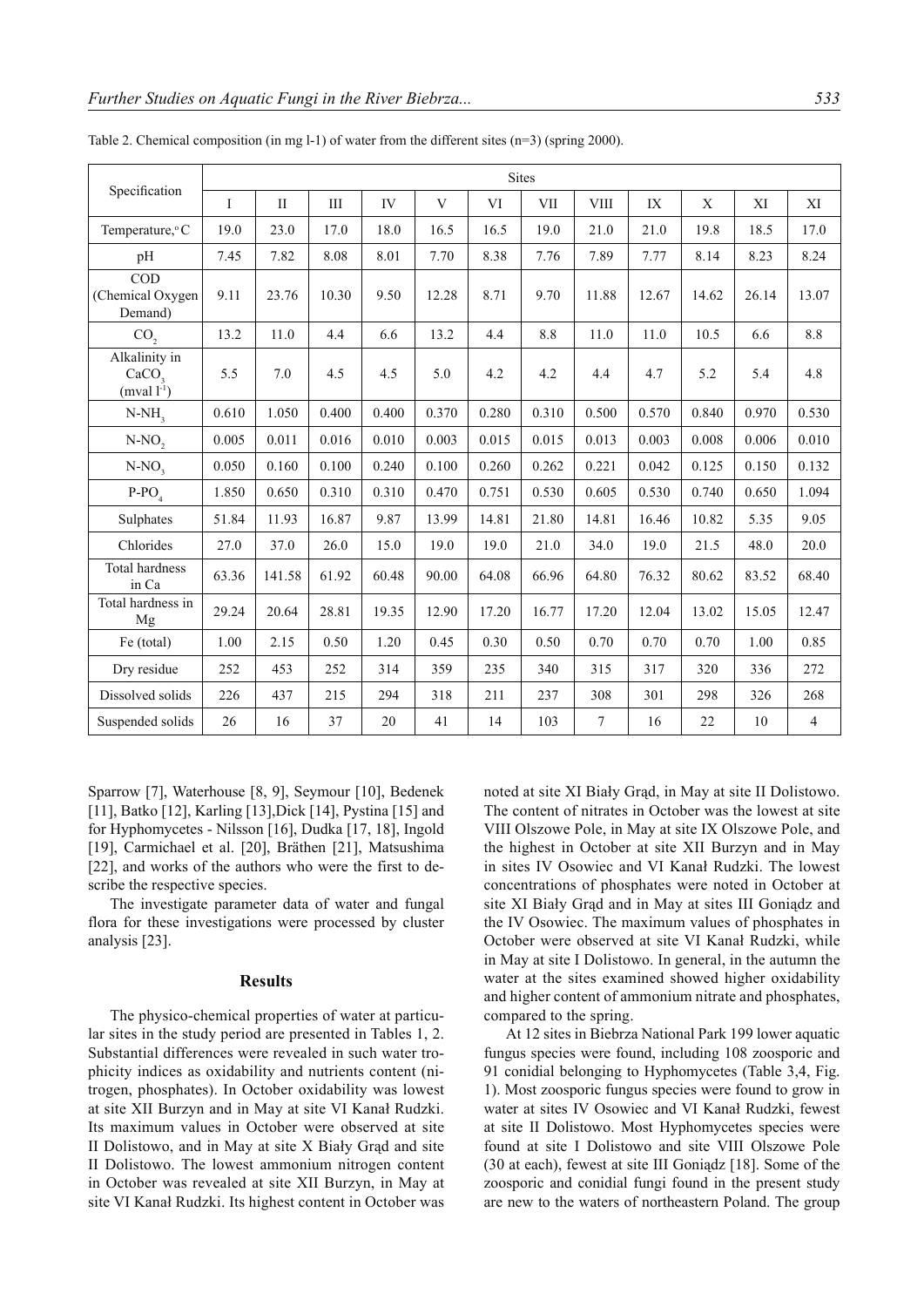|                                              | Site        |           |                                  |           |             |       |        |              |             |              |         |    |  |
|----------------------------------------------|-------------|-----------|----------------------------------|-----------|-------------|-------|--------|--------------|-------------|--------------|---------|----|--|
| Species of fungi                             | I           | П         | $\mathop{\mathrm{III}}\nolimits$ | IV        | V           | VI    | VII    | <b>VIII</b>  | IX          | $\mathbf X$  | XI      | XI |  |
| Chytridiomycetes                             |             |           |                                  |           |             |       |        |              |             |              |         |    |  |
| Olpidiales                                   |             |           |                                  |           |             |       |        |              |             |              |         |    |  |
| Rozella septigena Cornu                      |             |           |                                  | W         |             | a     |        |              |             |              |         |    |  |
| Chytridiales                                 |             |           |                                  |           |             |       |        |              |             |              |         |    |  |
| Chytriomyces poculatus Willoughby et Townley |             |           |                                  |           |             | W     |        |              |             |              |         |    |  |
| Endochytrium ramosum Sparrow                 | $\mathbf S$ | S         |                                  |           |             |       |        |              |             |              |         |    |  |
| Karlingia hyalina Karling                    |             |           |                                  |           |             | W     |        |              |             |              |         |    |  |
| Nowakowskiella elegans (Nowak.) Schr.        |             |           |                                  |           |             | W     |        |              |             |              |         |    |  |
| Phlyctochytrium aureliae Ajello              |             |           |                                  | W         |             |       |        |              |             |              |         |    |  |
| Phlyctochytrium parasitans Sparrow           |             |           |                                  |           |             | W     |        |              |             |              |         |    |  |
| Phlyctochytrium reinboldtae Persiel          |             |           |                                  | W         |             |       |        |              |             |              |         |    |  |
| Polyphagus euglenae Nowakowski               |             |           |                                  |           |             | a, w  |        |              |             |              |         |    |  |
| Rhizidium richmondense Willoughby            |             |           |                                  |           |             | W     |        |              |             |              |         |    |  |
| Rhizophydium ampullaceum (Braun) Fischer     |             |           |                                  |           |             | a, w  |        |              | $\mathbf S$ |              |         |    |  |
| Rhizophydium apicculatum Karling             |             | S         |                                  |           |             |       |        |              |             |              |         |    |  |
| Rhizophydium carpophilum (Zopf) Fischer      | $\mathbf S$ |           | $\,$ S                           | ${\bf S}$ |             |       | $\,$ S | S            | $\,$ S      | S            |         |    |  |
| Rhizophydium coronum Hanson                  |             |           |                                  | W         |             |       |        |              |             |              |         |    |  |
| Rhizophydium elyensis Sparrow                |             |           |                                  | S         |             |       |        |              |             |              |         |    |  |
| Rhizophydium globosum (Braun) Rabenhorst     | $\,$ S      |           | S                                | S         | $\,$ S      |       | $\,$ S |              | $\,$ S      | S            | S       |    |  |
| Rhizophydium keratinophilum Karling          |             |           |                                  |           |             | W     |        |              |             |              |         |    |  |
| Septochytrium variabile Berdan               |             |           | S                                |           |             |       |        |              |             |              | S       |    |  |
| <b>Blastocladiales</b>                       |             |           |                                  |           |             |       |        |              |             |              |         |    |  |
| Allomyces moniliformis Coker et Braxton      |             |           |                                  |           |             | a     |        |              |             |              |         |    |  |
| Blastocladiopsis parva (Whiffen) Sparrow     | S           |           | S                                | s,a,w     | S           | a, w  |        |              |             |              |         | s  |  |
| Catenaria anguillulae Sorokin                | $\,$ S      | S         | $\mathbf S$                      | s,a       |             | a     |        |              |             |              |         |    |  |
| Catenaria verrucosa Karling                  | $\,$ S      | S         |                                  | W         |             | a     |        |              |             |              |         |    |  |
| Catenomyces persicinus Hanson                |             |           |                                  |           |             | a     |        |              |             |              |         |    |  |
| Catenophlyctis variabilis (Karling) Karling  | $\,$ S      | ${\bf S}$ |                                  | S,W       | $\mathbf S$ | s,a,w |        | S            |             | S            | S       | S  |  |
| Plasmodiophoromycetes                        |             |           |                                  |           |             |       |        |              |             |              |         |    |  |
| Plasmodiophorales                            |             |           |                                  |           |             |       |        |              |             |              |         |    |  |
| Woronina polycystis Cornu                    |             |           |                                  |           |             | a, w  |        |              |             |              |         |    |  |
| Oomycetes                                    |             |           |                                  |           |             |       |        |              |             |              |         |    |  |
| Saprolegniales                               |             |           |                                  |           |             |       |        |              |             |              |         |    |  |
| Achlya americana Humphrey                    |             |           | $\mathbf S$                      | a, w      |             | a, w  |        | $\, {\bf S}$ |             | $\, {\bf S}$ | $\bf S$ | S  |  |
| Achlya debaryana Humphrey                    | S           |           |                                  |           |             | W     |        |              |             |              |         | s  |  |
| Achlya diffusa Harvey ex Johnson             |             |           |                                  | $\rm{a}$  |             |       |        |              |             |              |         |    |  |
| Achlya dubia Coker                           |             |           |                                  |           |             | W     |        |              |             |              |         |    |  |

Table 3. Zoosporic fungi found in water of particular sites of Biebrza National Park (a-autumn, s-spring, w-winter).

*Table 3 continues on next page...*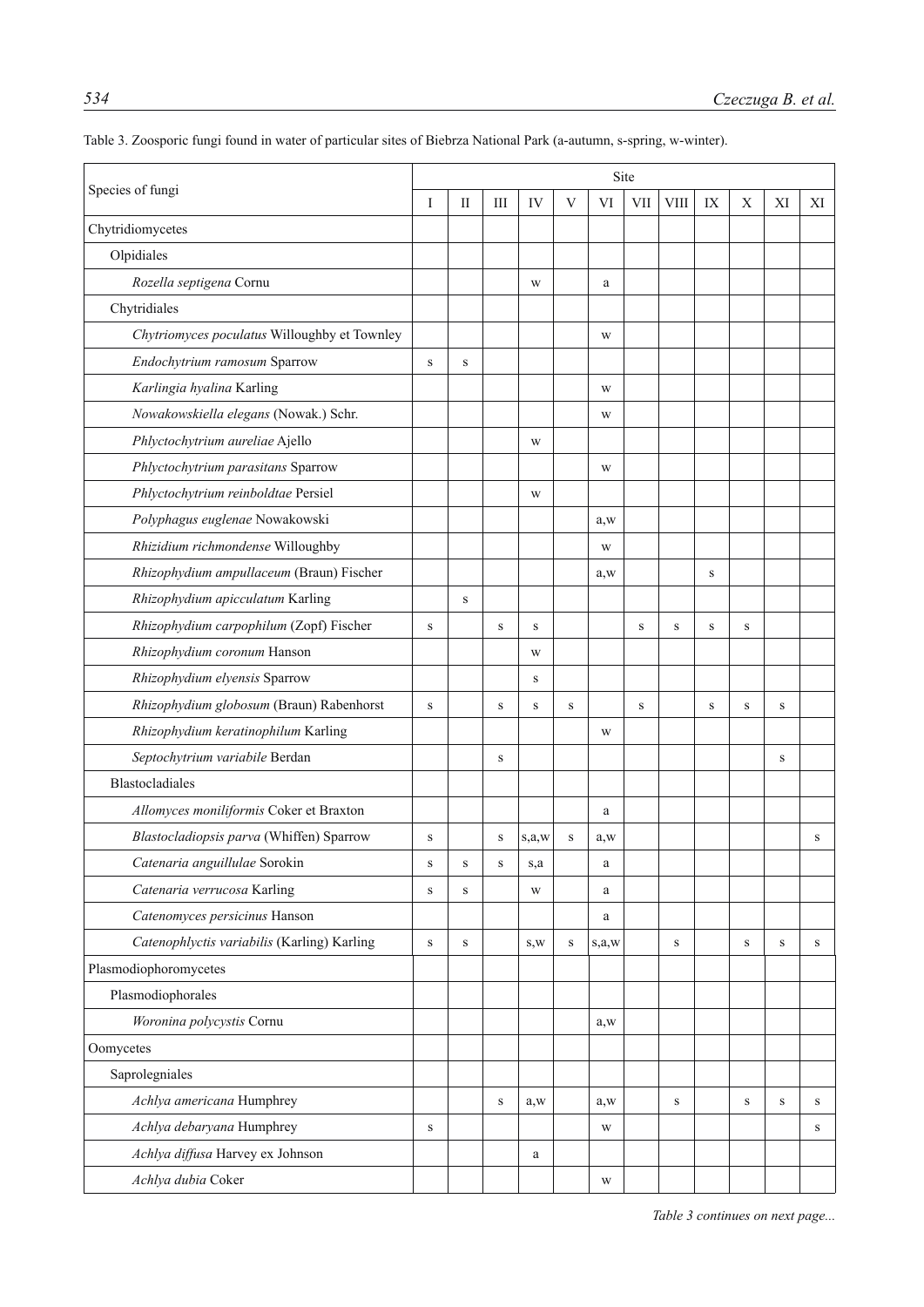| Achlya flagellata Coker                                      |             |           |             |         |              | a       |           |             |              |              |              |   |
|--------------------------------------------------------------|-------------|-----------|-------------|---------|--------------|---------|-----------|-------------|--------------|--------------|--------------|---|
| Achlya glomerata Coker                                       |             |           |             | a       |              | a, w    |           |             |              |              |              |   |
| Achlya hypogyna Coker et Pemberton                           |             |           |             | W       |              | W       |           |             |              |              |              |   |
| Achlya klebsiana Pieters                                     |             |           |             |         |              | a, w    |           |             |              |              |              |   |
| Achlya megasperma Humphrey                                   |             |           |             | W       |              |         |           |             |              |              |              |   |
| Achlya orion Coker et Couch                                  |             |           |             | W       |              |         |           |             |              |              |              |   |
| Achlya polyandra Hildebrand                                  |             |           |             | S,W     |              | W       |           | $\,$ S      |              | $\,$ S       |              |   |
| Achlya prolifera Coker                                       |             |           |             | S       |              |         |           |             |              |              |              |   |
| Achlya proliferoides Coker                                   |             |           |             | W       |              | W       |           |             |              |              |              |   |
| Achlya racemosa Hildebrand                                   | $\mathbf S$ |           |             | W       |              | W       |           |             | ${\bf S}$    |              |              |   |
| Achlya treleaseana (Humphr.) Kauffman                        |             |           |             | W       |              | S,W     |           |             |              |              |              |   |
| Aphanodictyon papillatum Huneycutt                           |             | S         | S           |         |              | S       |           | $\,$ S      | $\mathbf S$  | $\mathbf S$  |              |   |
| Aphanomyces amphigynus Cutter                                |             |           |             |         |              |         |           | S           |              |              |              |   |
| Aphanomyces irregularis Scott                                | S           | S         | S           | S,W     | S            | W       |           |             |              |              |              | S |
| Aphanomyces laevis de Bary                                   | $\mathbf S$ | S         | S           | s, a, w | S            | s, a, w | ${\bf S}$ | $\,$ S      |              | $\,$ S       | S            | S |
| Aphanomyces ovidestruens Gickelh                             |             |           |             | W       |              | W       |           |             |              |              |              |   |
| Aphanomyces parasiticus Coker                                |             | S         |             | a, w    |              | W       |           |             |              |              |              |   |
| Aphanomyces stellatus de Bary                                |             |           |             | a       | S            | s,a,w   |           |             | S            | ${\bf S}$    | S            |   |
| Brevilegnia unisperma (Coker et Braxton)<br>Coker et Braxton | ${\bf S}$   |           |             | W       |              | a, w    |           | S           | ${\bf S}$    | S            | S            |   |
| Calyptralegnia achlyoides (Coker et Couch)<br>Coker          |             |           |             |         |              | W       |           |             |              |              |              |   |
| Cladolegnia unispora (Coker et Couch)<br>Johannes            |             |           |             | W       |              | W       |           |             |              |              |              |   |
| Dictyuchus monosporus Leitgeb                                |             |           |             | a, w    |              | a, w    |           |             | S            | $\mathbf S$  | a            | S |
| Isoachlya anisospora (de Bary) Coker                         |             |           |             | S,W     |              |         |           |             |              |              |              |   |
| Isoachlya monilifera (de Bary) Kauffman                      |             |           |             |         |              | $\,$ S  |           |             |              |              |              | S |
| Isoachlya toruloides Kauffman et Coker                       |             |           |             | W       |              |         |           |             |              |              |              |   |
| Leptolegnia caudata de Bary                                  | $\bf S$     |           |             |         | S            |         |           |             |              |              |              | S |
| Leptolegniella keratinophila Huneycutt                       | $\mathbf S$ |           |             | a, w    | $\mathbf S$  | s,a,w   | $\,$ S    | $\mathbf S$ | $\,$ S       | $\,$ S       | ${\bf S}$    | S |
| Protoachlya paradoxa (Coker) Coker                           |             |           |             | W       |              |         |           |             |              |              |              |   |
| Protoachlya polyspora (Lindst.) Apinis                       |             | ${\bf S}$ |             | S, W    |              | S,W     |           |             |              |              |              |   |
| Pythiopsis cymosa de Bary                                    |             |           |             | W       | $\, {\bf S}$ | a, w    |           |             |              |              |              |   |
| Saprolegnia anisospora de Bary                               |             |           |             | W       |              | s, a, w | ${\bf S}$ |             | $\, {\bf S}$ |              |              |   |
| Saprolegnia asterophora de Bary                              |             |           |             | W       |              |         |           |             |              |              |              |   |
| Saprolegnia diclina Humphrey                                 |             |           |             | W       |              | W       |           |             |              |              |              |   |
| Saprolegnia ferax (Gruith.) Thuret                           |             | ${\bf S}$ | $\mathbf S$ | s,a,w   |              | a, w    |           | a           |              |              | $\, {\bf S}$ |   |
| Saprolegnia furcata Maurizio                                 |             |           |             | W       |              | W       |           |             |              |              |              |   |
| Saprolegnia glomerata (Tiesenh.) Lund                        | $\mathbf S$ |           |             | S,W     | $\, {\bf S}$ | W       | S         | ${\bf S}$   | ${\bf S}$    | $\, {\bf S}$ |              |   |
| Saprolegnia hypogyna (Pringhs.) de Bary                      |             |           |             | W       |              |         |           |             |              |              |              |   |
| Saprolegnia litoralis Coker                                  |             |           |             | W       | $\, {\bf S}$ | W       |           |             |              |              |              |   |
| Saprolegnia megasperma Coker                                 |             |           |             | W       |              |         |           |             |              |              |              |   |

*Table 3 continues on next page...*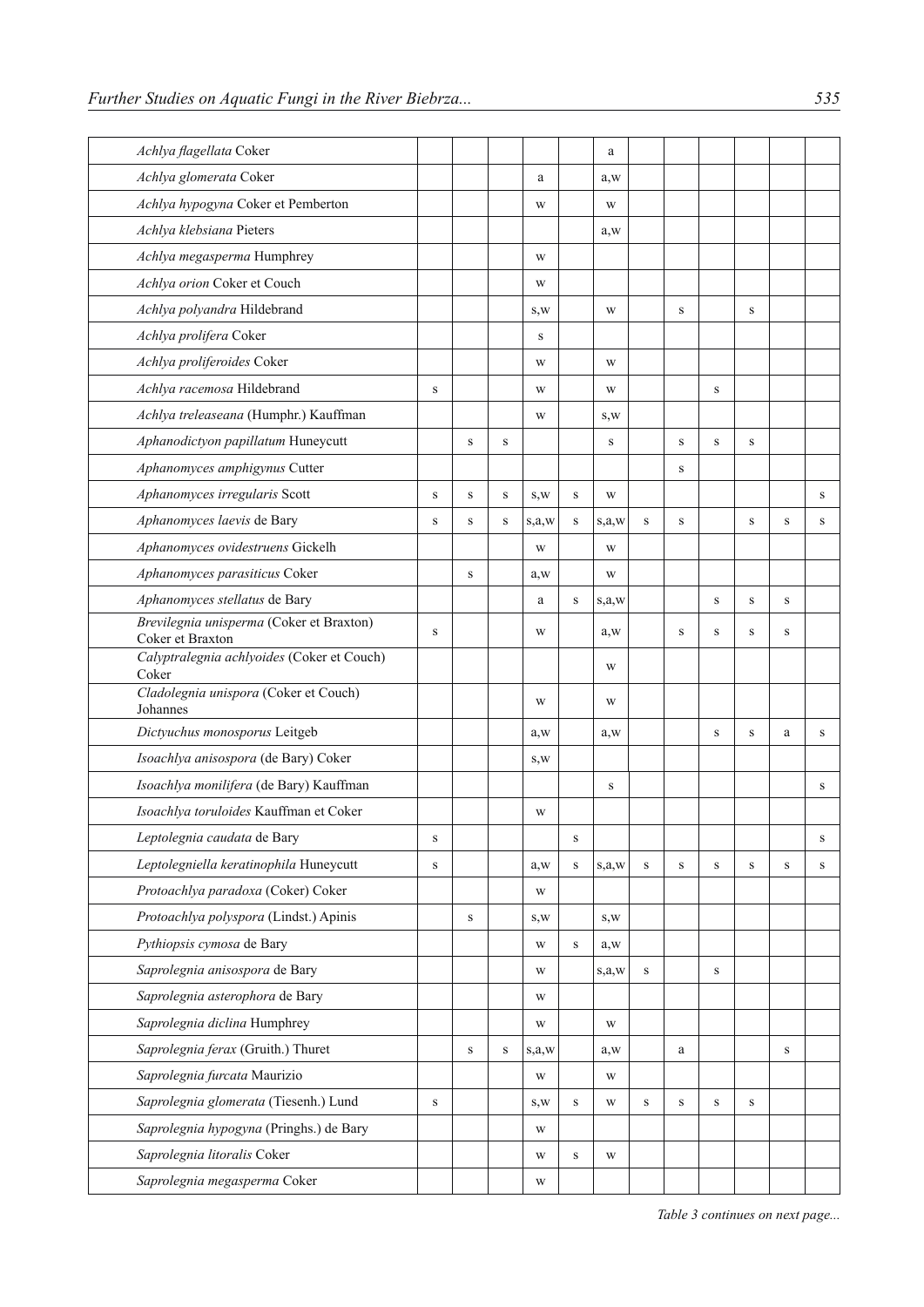| Saprolegnia mixta de Bary                                 |           |              |              | W    |           | a, w    |             |           |   |             |           |   |
|-----------------------------------------------------------|-----------|--------------|--------------|------|-----------|---------|-------------|-----------|---|-------------|-----------|---|
| Saprolegnia monoica Pringsh.                              |           |              |              | W    |           | W       |             |           |   |             |           |   |
| Saprolegnia parasitica Coker                              | S         |              |              | a, w | S         | s, a, w | S           |           | S | S           |           |   |
| Saprolegnia semihypogyna S. Inaba et Tokumasu             |           |              |              | a    |           |         |             |           |   |             |           |   |
| Saprolegnia torulosa de Bary                              |           |              |              |      |           | a       |             |           |   |             |           |   |
| Traustotheca clavata (de Bary) Humph.                     |           |              | S            |      |           | S,W     |             |           |   |             | S         | S |
| Leptomitales                                              |           |              |              |      |           |         |             |           |   |             |           |   |
| Apodachlya brachynema (Hildebr.) Pring.                   |           |              |              | W    |           |         |             |           |   |             |           |   |
| Leptomitus lacteus (Roth) Agardh                          |           |              |              |      |           | W       |             |           |   |             |           |   |
| Lagenidiales                                              |           |              |              |      |           |         |             |           |   |             |           |   |
| Lagenidium destruens Sparrow                              |           |              |              |      |           |         |             |           | S |             | $\,$ S    |   |
| Lagenidium humanum Karling                                |           |              |              | W    |           |         |             |           |   |             |           |   |
| Olpidiopsis saprolegnia (Braun) Cornu                     |           |              |              |      |           | a       |             |           |   | a           |           |   |
| Peronosporales                                            |           |              |              |      |           |         |             |           |   |             |           |   |
| Phytophthora cactorum (Leb. et Cohn) Schröter             |           |              |              |      |           | a       |             |           |   |             |           |   |
| Pythiogeton autossytum Drechsler                          |           |              |              |      |           |         | $\mathbf S$ |           |   |             |           |   |
| Pythiogeton nigricans Batko                               |           |              |              | a    |           |         |             |           |   |             |           |   |
| Pythiogeton ramosum Minden                                |           |              |              |      |           |         |             | $\,$ S    |   |             | S         |   |
| Pythiogeton uniforme Lund                                 |           |              |              | a    |           |         | S           | S         |   | $\,$ S      |           |   |
| Pythium afertile Kanouse et Humphrey                      |           |              |              | W    |           |         |             |           |   |             |           |   |
| Pythium aquatile Höhnk                                    |           |              |              |      |           |         |             |           | S |             |           |   |
| Pythium artotrogus Sideris                                |           |              |              | W    |           | W       |             |           |   |             |           |   |
| Pythium butleri Subram.                                   |           |              |              | a, w |           | a, w    |             |           |   | a           | a         |   |
| Pythium carolinianum Matthews                             |           |              |              | W    |           |         |             |           |   |             |           |   |
| Pythium catenulatum Matthews                              |           |              |              | W    |           |         | S           |           |   |             |           |   |
| Pythium debaryanum Hesse                                  |           |              |              | a, w |           | W       |             |           |   |             | a         |   |
| Pythium dissotocum Drechsler                              |           |              |              | W    |           | a, w    |             |           |   |             |           |   |
| Pythium echinulatum Matthews                              |           |              |              |      |           | a       |             |           |   |             |           |   |
| Pythium helicandrum Drechsler                             |           |              |              | W    |           |         |             |           |   |             |           |   |
| Pythium imperfectum Höhnk                                 |           |              |              | a, w |           | a, w    |             |           |   |             |           |   |
| Pythium inflatum Matthews                                 |           |              |              |      |           | S, W    |             | S         |   | S           |           |   |
| Pythium intermedium de Bary                               |           |              |              | W    |           |         |             |           |   |             |           |   |
| Pythium multisporum Poitras                               |           |              |              |      |           |         |             |           | S |             | S         |   |
| Pythium myriotylum Drechsler                              |           |              |              |      |           |         |             |           | S | S           |           |   |
| Pythium palingenes Drechsler                              | ${\bf S}$ |              | ${\bf S}$    |      | ${\bf S}$ |         |             |           |   |             |           | S |
| Pythium perniciosum A.A. Yachevskij<br>et P.A. Yachevskij |           |              |              |      |           | W       |             |           |   |             |           |   |
| Pythium proliferum Schenk                                 |           | $\, {\bf S}$ | $\, {\bf S}$ | W    | S         |         | ${\bf S}$   | ${\bf S}$ |   |             | ${\bf S}$ |   |
| Pythium rostratum Butler                                  |           |              |              | S,W  |           | a, w    | S           |           |   | $\mathbf S$ | a         |   |
| Pythium tenue Gobi                                        |           |              |              | W    |           |         |             |           |   |             |           |   |
| Pythium torulosum Coker et Patterson                      | ${\bf S}$ |              |              | W    |           |         |             |           |   |             |           |   |

*Table 3 continues on next page...*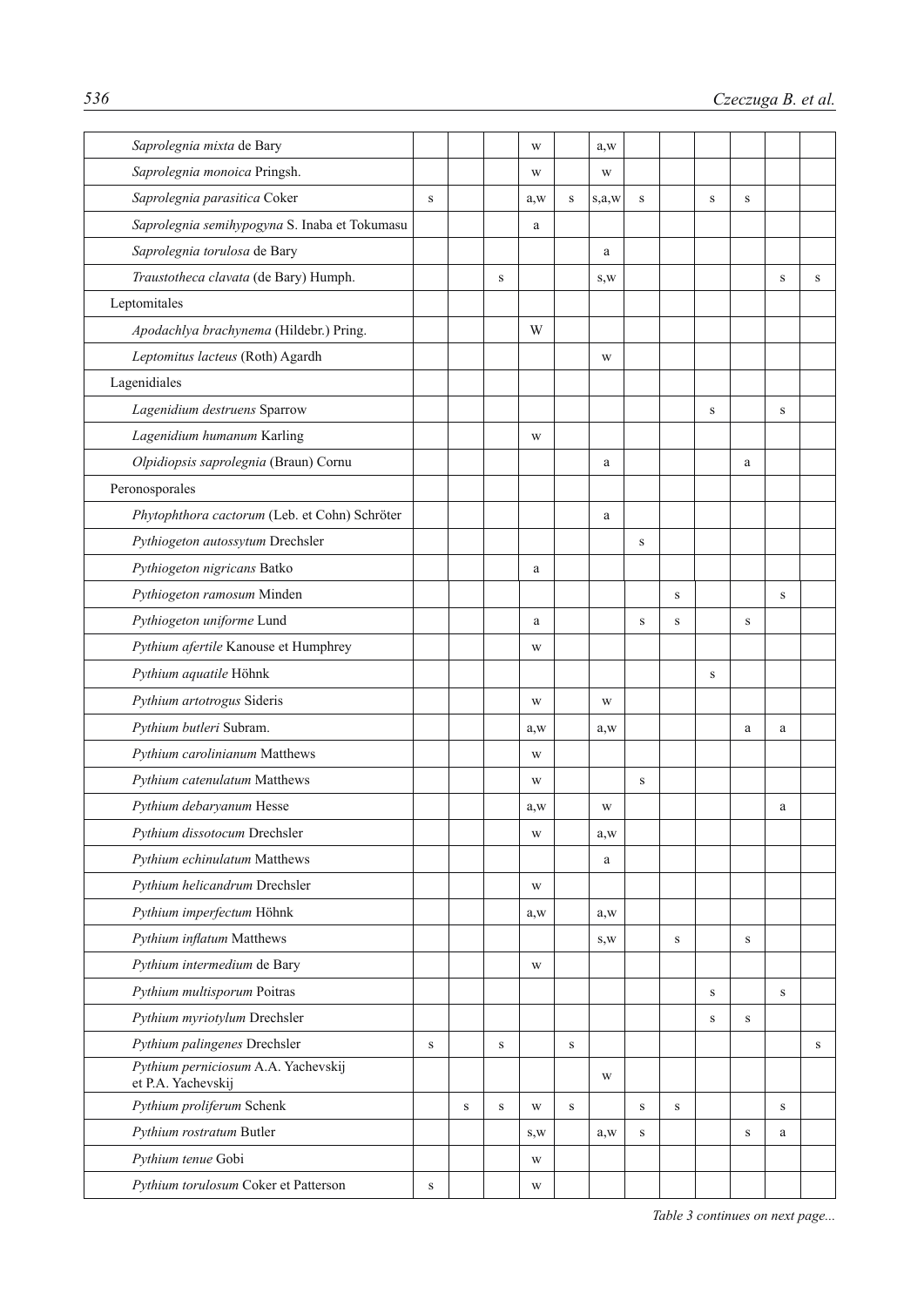| Pythium undulatum Petersen                    |    |    |    | W    |    |         |    |    |    |    |    |  |
|-----------------------------------------------|----|----|----|------|----|---------|----|----|----|----|----|--|
| Pythium vanterpoolii V. Kouyeas et H. Kouyeas |    |    |    |      |    | W       |    |    |    |    |    |  |
| Zygomycetes                                   |    |    |    |      |    |         |    |    |    |    |    |  |
| Zoopagales                                    |    |    |    |      |    |         |    |    |    |    |    |  |
| Zoophagus insidians Sommerstorff              |    |    |    | a, w |    | s, a, w | S  |    |    | a  |    |  |
| Total number                                  | 18 | 12 | 13 | 69   | 14 | 66      | 13 | 15 | 16 | 20 | 18 |  |

Table 4. Hyphomycetes species found in water of particular sites of Biebrza National Park (a-autumn, s-spring).

| Species of fungi                                               | Site |              |     |             |             |         |     |              |     |     |     |              |  |
|----------------------------------------------------------------|------|--------------|-----|-------------|-------------|---------|-----|--------------|-----|-----|-----|--------------|--|
|                                                                | I    | $\mathbf{I}$ | Ш   | IV          | V           | VI      | VII | VIII         | IX  | X   | XI  | XI           |  |
| Acrodictys bambusicola M. B. Ellis                             | a    | a            | a   | s,a         | a           | a       | a   | a            | s,a | a   | s,a | a            |  |
| Acrodictys elaeidicola M. B. Ellis                             | a    |              |     | a           | a           | $\rm S$ |     |              |     | a   |     |              |  |
| Acrodictys martinii Crane et Dumont                            |      | $\,$ S       |     | a           | s,a         | a       |     |              |     | a   |     |              |  |
| Alatospora acuminata Ing.                                      |      |              |     |             | S           |         |     |              |     |     | a   |              |  |
| Anguillospora longissima (Sacc. et Syd.) Ing.                  | s,a  | $\,$ S       | s,a | s,a         | a           | s,a     | s,a |              | s,a |     | S   | a            |  |
| Angulospora aquatica S. Nilss.                                 | s,a  | s,a          | s,a | s,a         | s,a         | s,a     | s,a | s,a          | s,a | s,a | s,a | s,a          |  |
| Arborispora palma Ando                                         | a    |              |     |             |             |         |     |              |     |     |     | S            |  |
| Arbusculina fragmentans Marvanová et Marvan                    | a    | s,a          |     |             | $\mathbf S$ | a       |     |              |     | a   | a   | $\,$ S       |  |
| Arthrobotrys silbacea Fres.                                    |      |              |     |             | a           |         | a   |              |     |     |     |              |  |
| Bacillispora aquatica S. Nilss.                                |      |              |     | $\mathbf S$ |             |         |     |              |     |     |     |              |  |
| Beverwykella pulmonaria (v. Beverw.) Tubaki                    |      |              |     |             |             | S       |     |              |     | a   |     |              |  |
| Bidenticula cannae Deighton                                    |      |              |     | $\,$ S      | $\mathbf S$ |         |     |              |     |     |     |              |  |
| Blongettia indica Subramanian                                  |      |              |     | a           | a           | S       |     | $\mathbf{a}$ | a   | a   | a   |              |  |
| Calcarispora hiemalis Marvanová et Marvan                      | s,a  |              | a   | $\bf S$     | $\,$ S      | $\,$ S  |     |              | a   | a   | S   |              |  |
| Canalisporium caribense (Hol.-Jech. et Merc.)<br>Naw. et Kath. |      |              |     | a           | $\,$ S      |         |     | $\mathbf{a}$ | s.a | a   | a   |              |  |
| Centrospora aquatica Iqbal                                     | a    | a            |     | s,a         | a           |         | s,a |              | a   |     |     | $\mathbf S$  |  |
| Centrospora filiformis (Greath.) Petersen                      | s,a  | S            | s,a | S           | s,a         | S       | S   | s,a          | s,a | s,a | s,a | s,a          |  |
| Cladosporium peruamazonicum Matsushima                         |      |              |     |             |             |         | a   |              |     |     |     |              |  |
| Clavatospora longibrachiata (Ing.) S. Nilss.                   | S    |              |     |             |             |         |     |              |     |     |     |              |  |
| Clavatospora tentacula (Umph.) S. Nills.                       |      |              |     |             |             |         |     |              |     |     |     | a            |  |
| Colispora elongata Marvanová                                   |      |              |     |             |             |         | a   |              |     |     |     |              |  |
| Condylospora gigantea Nawawi et Kuth.                          |      |              |     |             |             | S       |     |              |     |     |     |              |  |
| Condylospora spumigena Nawawi                                  |      | s,a          |     |             |             | S       |     | S            |     |     |     | $\, {\bf S}$ |  |
| Corynespora cubensis Hol.-Jech.                                |      |              | s,a | $\,$ S      | a           |         | a   |              |     |     |     |              |  |
| Cylindrocarpon aequatoriale Matsushima                         |      |              |     |             |             |         | S   |              |     |     |     |              |  |
| Cylindrocarpon aquaticum Matsushima                            |      |              |     |             |             |         |     |              |     |     |     | $\,$ S       |  |
| Dactylaria candidula (v. Höhnel) Bhatt et Kendrick             |      |              |     |             |             |         |     |              |     |     |     | a            |  |
| Dactylaria gracilis Duddington                                 |      |              |     |             |             |         |     |              | a   |     |     |              |  |

*Table 4 continues on next page...*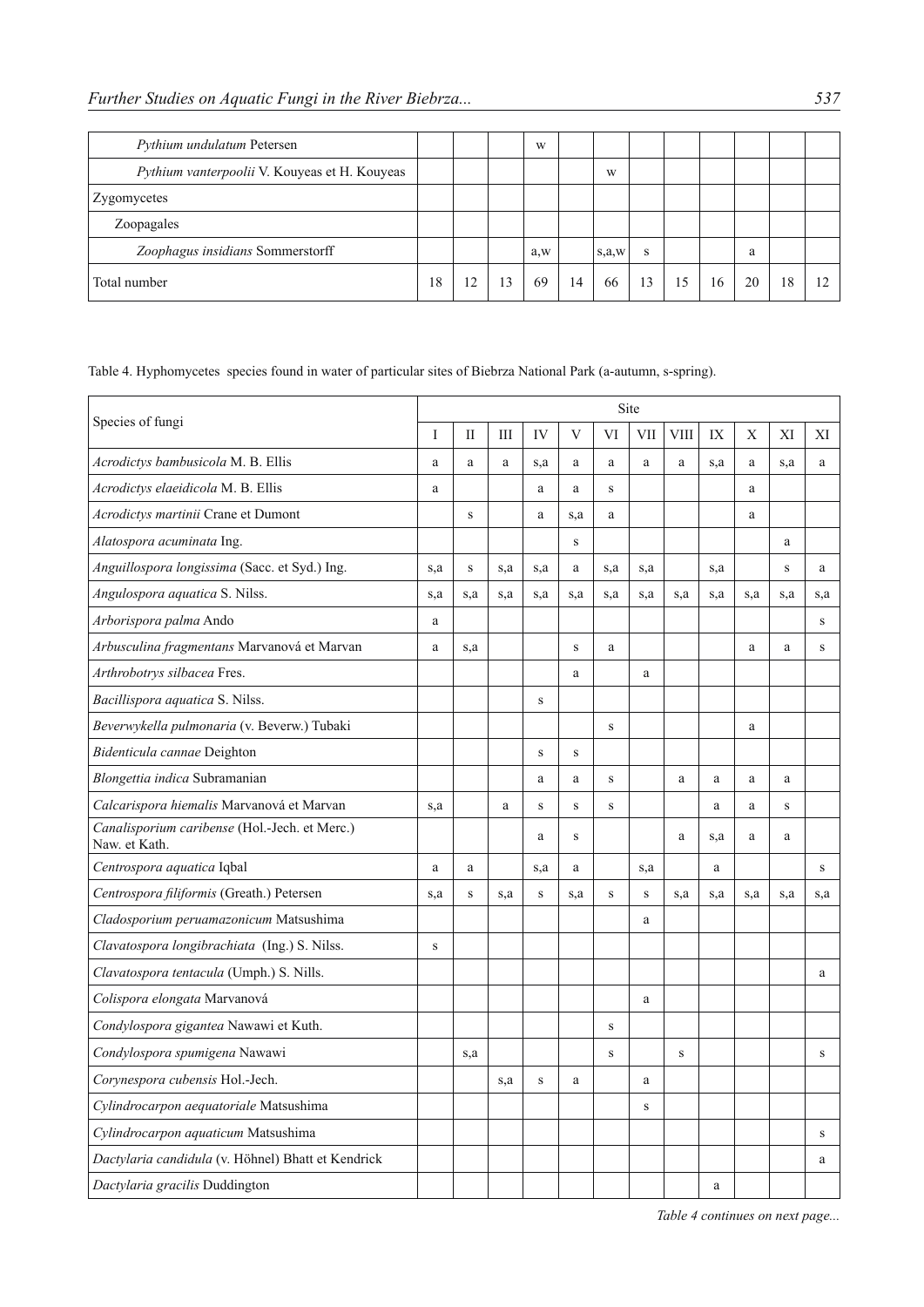| Dactylaria inaequilatera Matsushima                 | a         |        |             |           |     |           |             |           |   |   |        |     |
|-----------------------------------------------------|-----------|--------|-------------|-----------|-----|-----------|-------------|-----------|---|---|--------|-----|
| Dactylella submersa (Ing.) S. Nilss.                | a         |        | a           |           |     |           |             | a         | S |   | a      |     |
| Didymobotrym verrucosum Hino et Katum               |           |        |             | a         |     |           |             |           |   |   |        |     |
| Filosporella exilis Gulis et Marvanová              |           | S      |             |           |     |           | $\mathbf S$ | ${\bf S}$ |   |   |        |     |
| Flagellospora stricta S. Nilss.                     | S         |        |             |           |     |           |             |           |   |   |        |     |
| Gyoerffyella myrmecophagiformis Mielnik et Dudka    |           |        |             |           |     |           |             | ${\bf S}$ | S |   |        |     |
| Heliscus lugdunensis Sacc. et Therry                | S         | a      |             |           |     |           | a           |           |   | a | a      | a   |
| Heliscus submersus Hudson                           | s,a       | S      | s,a         |           | s,a | s,a       | a           | s,a       | a |   | S      | s,a |
| Helminthosporium bigenum Matsushima                 |           |        |             |           |     |           | S           |           | a | a |        |     |
| Hyalobelemnospora amazonica Matsushima              |           |        |             |           |     |           | a           |           |   |   |        |     |
| Ingoldiella hamata Shaw                             |           |        |             |           |     |           |             |           | S |   |        |     |
| Kontospora halophila Roldan et Honr.                | S         | s,a    | S           | ${\bf S}$ | a   | s,a       | s,a         | s,a       | a |   |        |     |
| Kylindria keitae Ramb. et Onofri                    |           |        |             |           | a   |           |             |           | S |   | S      |     |
| Kylindria peruamazonensis Matsushima                |           |        |             |           |     |           |             |           |   | a |        |     |
| Lemonniera aquatica de Wild.                        | s,a       | $\,$ S | $\mathbf S$ |           | s,a | s,a       | s,a         | a         |   | a |        | s,a |
| Lemonniera filiforme Petersen                       |           |        | a           |           |     |           |             |           |   |   |        |     |
| Leuliisinea amazonensis Matsushima                  |           |        | S           |           |     | a         |             |           |   |   |        |     |
| Lunulospora curvula Ing.                            | s,a       | s,a    | s,a         |           |     | a         | s,a         | s,a       | a | a | s,a    | a   |
| Margaritispora aquatica Ing.                        |           |        | a           |           |     |           |             |           |   |   |        |     |
| Melanocephala manuensis Matsushima                  |           |        |             |           |     |           |             |           |   | a |        |     |
| Malanocepha sp.                                     |           |        |             |           |     |           |             | a         |   |   |        |     |
| Mirandina corticola G. Arnaud                       | s,a       | s,a    | S           | s,a       | s,a | ${\bf S}$ | a           | S         | a | a | a      | a   |
| Monodictys peruviana Matsushima                     |           | a      |             |           |     | a         |             | a         | S | a | $\,$ S |     |
| Monodisma fragilis Alcorn                           |           |        |             |           |     |           |             |           | a |   |        |     |
| Paraarthrocladium amazonense Matsushima             |           |        |             | s,a       | S   |           | S           | S         |   |   | S      |     |
| Paracryptophiale kamarudolinii Kuth. et Nawawi      |           |        |             |           | S   |           |             |           | S |   |        |     |
| Paradactylella peruviana Matsushima                 | S         |        |             |           |     |           |             |           |   |   |        |     |
| Paraepicoccum amazonense Matsushima                 |           |        |             |           |     |           | a           |           |   |   |        |     |
| Phaedactylium acutisporum Matsushima                | ${\bf S}$ |        |             |           |     |           |             |           |   |   |        |     |
| Phialogeniculata multiseptata Matsushima            |           |        |             |           |     | S         |             |           |   |   | s,a    |     |
| Piricauda cubensis Hol.-Jech. et Merc.              |           |        |             |           |     |           |             |           |   |   | a      |     |
| Pithomyces obscuriseptatus Matsushima               |           |        |             |           |     |           |             |           |   |   | S      |     |
| Pleiochaeta amazonensis Matsushima                  |           |        |             |           |     |           |             |           |   |   |        | a   |
| Polycladium equiseti Ing.                           |           |        | a           | a         |     |           |             |           |   |   |        |     |
| Polystratorictus fusarioideus Matsushima            | a         |        |             |           |     | a         | $\,$ S      | a         | a |   |        |     |
| Pseudaegerita corticalis (Peck.) Crane et Schok.    |           |        | a           |           |     | a         |             |           |   |   |        |     |
| Pseudoanguillospora gracilis Sincl. et Morgan-Jones |           | S      |             | S         |     |           |             |           |   |   |        |     |
| Pseudohansfordia dimorpha Matsushima                |           |        |             | a         |     |           |             |           |   |   |        |     |
| Pseudospiropes lotorus Morgan-Jones                 |           |        |             |           |     |           |             | s,a       |   |   |        | s,a |
| Ramichloridium clavulisporum Matsushima             |           |        |             |           |     |           | a           |           |   |   |        |     |

*Table 4 continues on next page...*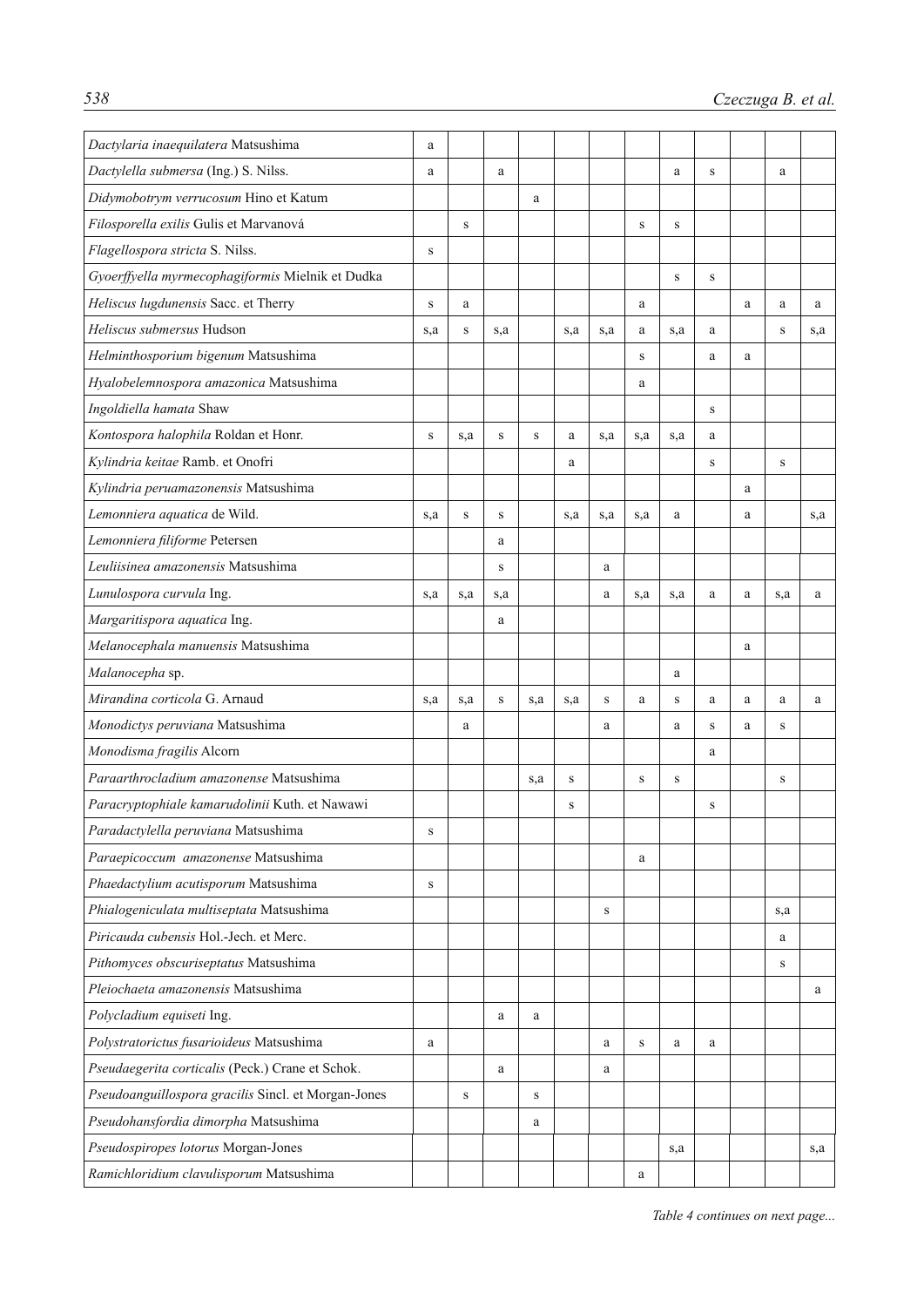| Scolecobasidium lanceolatum Matsushima          | S                       | $\,$ S                  |                         |                           |                           |                         |                         |                         |                         |                        |                         | a                       |
|-------------------------------------------------|-------------------------|-------------------------|-------------------------|---------------------------|---------------------------|-------------------------|-------------------------|-------------------------|-------------------------|------------------------|-------------------------|-------------------------|
| Sigmoidea prolifera (Peter.) Crane              | a                       | s,a                     |                         |                           | s,a                       |                         |                         | $\,$ S                  | $\,$ S                  |                        |                         |                         |
| Sporidesmium acutifusiforme Matsushima          |                         |                         |                         |                           |                           |                         |                         | a                       | a                       | a                      |                         | S                       |
| Sporidesmium inflatum (Berk. et Br.) M.B. Ellis |                         |                         |                         |                           |                           | S                       |                         |                         |                         |                        |                         |                         |
| Sporidesmium moniliforme Matsushima             |                         |                         |                         | a                         | a                         |                         |                         | a                       | S                       |                        |                         |                         |
| Stachybotrys theobromae Hansf.                  |                         |                         |                         |                           |                           |                         | a                       |                         |                         | a                      |                         |                         |
| Stagonospora macropycnidia Cunnell              |                         |                         |                         |                           |                           |                         |                         | a                       |                         |                        | $\,$ S                  |                         |
| Sterigmatobotrys uniseptata Chang               |                         |                         |                         |                           |                           |                         |                         |                         |                         |                        | a                       | a                       |
| Tetracladium marchalianum de Wild.              | a                       | S                       | s,a                     | s,a                       | s,a                       | a                       | s.a                     | a                       | S                       | a                      | s,a                     | s.a                     |
| Tetracladium maxilliformis (Rostr.) Ing.        |                         |                         |                         |                           | S                         |                         |                         |                         |                         |                        |                         |                         |
| Titaea clarkeae Ellis et Everh.                 |                         |                         |                         |                           |                           |                         |                         |                         |                         |                        |                         | S                       |
| Tricellula aquatica Webster                     | s,a                     | S                       |                         | $\,$ S                    |                           | S                       |                         | a                       | S                       |                        |                         | S                       |
| Tricladium angulatum Ing.                       |                         | a                       |                         |                           |                           | $\mathbf S$             |                         |                         |                         |                        |                         |                         |
| Tricladium attenautum Iqbal                     | S                       |                         |                         | S                         |                           |                         |                         | S                       |                         |                        | S                       |                         |
| Tricladium marylandicum Crane                   |                         | a                       |                         |                           | a                         |                         |                         |                         |                         |                        |                         |                         |
| Tricladium patulum Marvanová et Marvan          | S                       |                         |                         |                           |                           |                         |                         | S                       |                         |                        |                         | S                       |
| Trinacrium subtile Riess ap. Fres.              |                         | $\,$ S                  |                         |                           |                           |                         |                         | S                       |                         |                        | S                       | s,a                     |
| Tripospermum camelopardus Ing. et al.           |                         |                         |                         |                           | a                         |                         | $\,$ S                  |                         |                         |                        | S                       | S                       |
| Tripospermum prolongatum Sincl. et Morgan-Jones |                         |                         |                         |                           |                           |                         |                         |                         |                         | a                      |                         |                         |
| Triscelophorus monosporus Ing.                  | a                       |                         |                         | S                         |                           | a                       |                         |                         |                         |                        |                         | S                       |
| Varicosporium delicatum Iqbal                   | a                       |                         |                         | a                         |                           |                         | a                       |                         |                         |                        | a                       |                         |
| Veronea bothryosa Cif. et Montem.               |                         |                         |                         |                           |                           | a                       |                         |                         |                         |                        |                         |                         |
| Volucrispora graminea Ing. et al.               |                         |                         |                         |                           |                           |                         |                         | a                       |                         |                        |                         | a                       |
| Total number                                    | 30:<br>$s-18$<br>$a-21$ | 25:<br>$s-19$<br>$a-13$ | 18:<br>$s-11$<br>$a-14$ | 26:<br>$s - 17$<br>$a-15$ | 29:<br>$s - 17$<br>$a-20$ | 28:<br>$s-17$<br>$a-16$ | 27:<br>$s-14$<br>$a-20$ | 30:<br>$s-15$<br>$a-21$ | 27:<br>$s-15$<br>$a-17$ | 22:<br>$s-0$<br>$a-22$ | 27:<br>$s-18$<br>$a-16$ | 28:<br>$s-17$<br>$a-18$ |

of zoosporic fungi new to Polish waters contains *Phlyctochytrium parasitans, Rhizophydium coronum, Rhizidium richmondense, Phytophthora cactorum, Endochytrium ramosum, Karlingia hyalina, Saprolegnia semihypogyna*  and *Lagenidium destruens.* The Hyphomycetes*,* also new to Polish waters, include *Bidenticula cannae, Dactylaria gracilis, Dactylaria candidula, Filosporella exilis, Hyalobelemnospora amazonica, Monodisma fragilis, Pseudoanguillospora gracilis* and *Ramichloridium clavulisporum*.

The cluster analysis of the investigate parameters carried out in water of the River Biebrza during investigations of fungus species has revealed that in spring and autumn is different (Fig. 2,3).

### **Discussion**

The present study has revealed that two sites - the River Biebrza in Osowiec (site IV) and Kanał Rudzki (site VI) are the most abundant in zoosporic fungus species. It does not indicate, however, that there exist the optimum environmental conditions, but may be due to the fact that water samples from these sites were additionally collected. The most common zoosporic fungi at most sites were *Aphanomyces irregularis, Aphanomyces laevis, Catenophlyctis variabilis* and *Leptolegniella keratinophilla*. These species have been quite frequently encountered in our studies on keratin-containing substrates in different limnological types. The conidial fungus species common in that region and found in the water at all sites included *Acrodictis bambusicola, Angulospora aquatica, Centrospora filiformis, Mirandina corticola* and *Tetracladium marchalianum*. They are commonly encountered in our waters, the first two can be even found during heavy cyanobacterial blooming [24].

Most fungus species revealed in the water of Biebrza National Park had already been found in other rivers of northeastern Poland [25-39].

Eight zoosporic species and nine conidial species found in the present study are new to Polish waters. *Endochy-*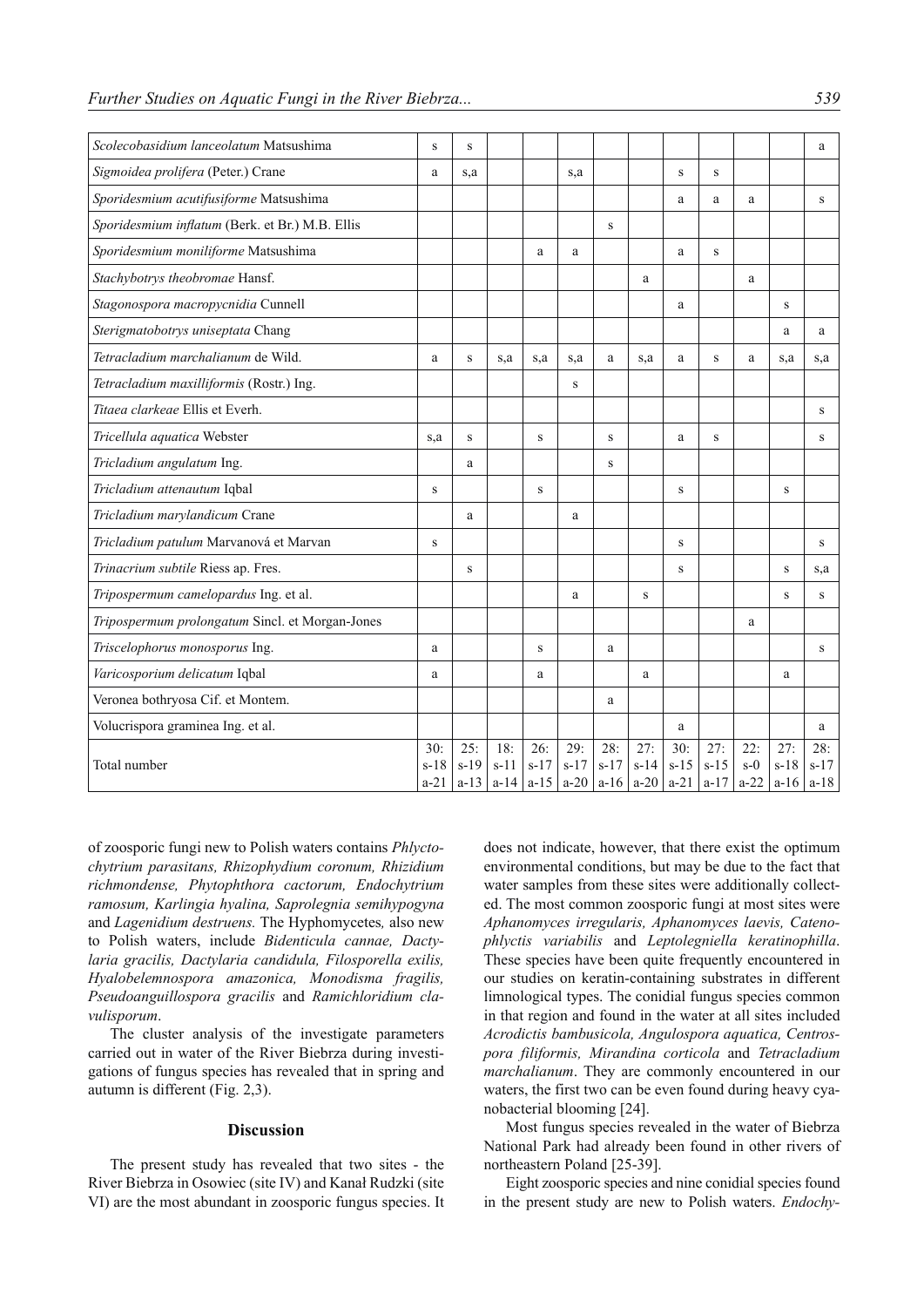

Fig. 1. Some zoosporic (A-D) and conidial (E,F) fungus species from river Biebrza (x 200). A - *Achlya klebsiana*- oogonia (25-85 µm) with oospores (15-50 µm); B - *Aphanomyces stellatus* -hyphae from oogonia (25-30 µm); C - *Pythium echinulatum* - sporangia (10-30 µm); D - *Pythium vanterpoolii* - sporangia; E - *Paradactylella peruviana* - conidium (37-67 x 3.5-5.5 µm); F - *Pithomyces obscuriseptatus* - conidium (16-22.5 x 11-15.5 µm)

*trium ramosum*, a zoosporic species, was found to grow in the water collected at site I Dolistowo. This fungus was first described by Sparrow [40] in North America from dead aquatic green algae. *Karlingia hyalina*, known as an aquatic plant saprophyte, was first described by Karling [41] from Brazilian waters. We observed this fungus at site VI Kanał Rudzki in the winter.

*Phlyctochytrium parasitans* was found to grow on Achlya dubia specimens in water samples collected at site VI Kanał Rudzki in December. It was first described by Sparrow and Dogma [42] from soil samples in the Dominican Republic, where it was isolated from the oogonia of *Achlya flagellata*. This would be the first report on the occurrence of *Phlyctochytrium parasitans* in the aquatic environment. The growth of *Phlyctochytrium reinboldtae* was noted in December in the River Biebrza at the site by the road, being the first aquatic site of that fungus. It was isolated from soil samples by Persiel [43] and later also from soil [44-45]. *Rhizidium richmondense*, another new species to Polish waters, was found in December on cellophane at site VI Kanał Rudzki. This fungus was first described by

Willoughby [46] also from soil, with cellophane as bait. It also grows well on onion skin [47]. *Rhizophydium ampullaceum*, never before encountered in Polish waters, was found in site VI Kanał Rudzki in December. In literature it is described as a parasite of filiform green algae [12]. *Rhizophydium coronum* is a plant saprophyte first described from grass leaves [48]. In Biebrza National Park we found this fungus in site VI Kanał Rudzki. *Saprolegnia semihypogyna*, another species new to Polish waters, was found in September 2002 at site IV Osowiec (in bottom of shore). This fungus was first described by Inaba and Tokumasu [49] from soil in Japan. *Lagenidium destruens* is a parasite of other aquatic fungi, particularly those belonging to the genus Achlya, and was first described by Sparrow [7]. In the River Biebrza valley it was observed at site IX Olszowe Pole - the old river-bed. And finally, *Phytophthora cactorum*, also new to Polish waters, was found in October at site VI Kanał Rudzki.

Among the conidial fungus species which appear new to Polish waters *Dactylaria gracilis* and *Dactylaria candidula* are predacious species catching nematodes.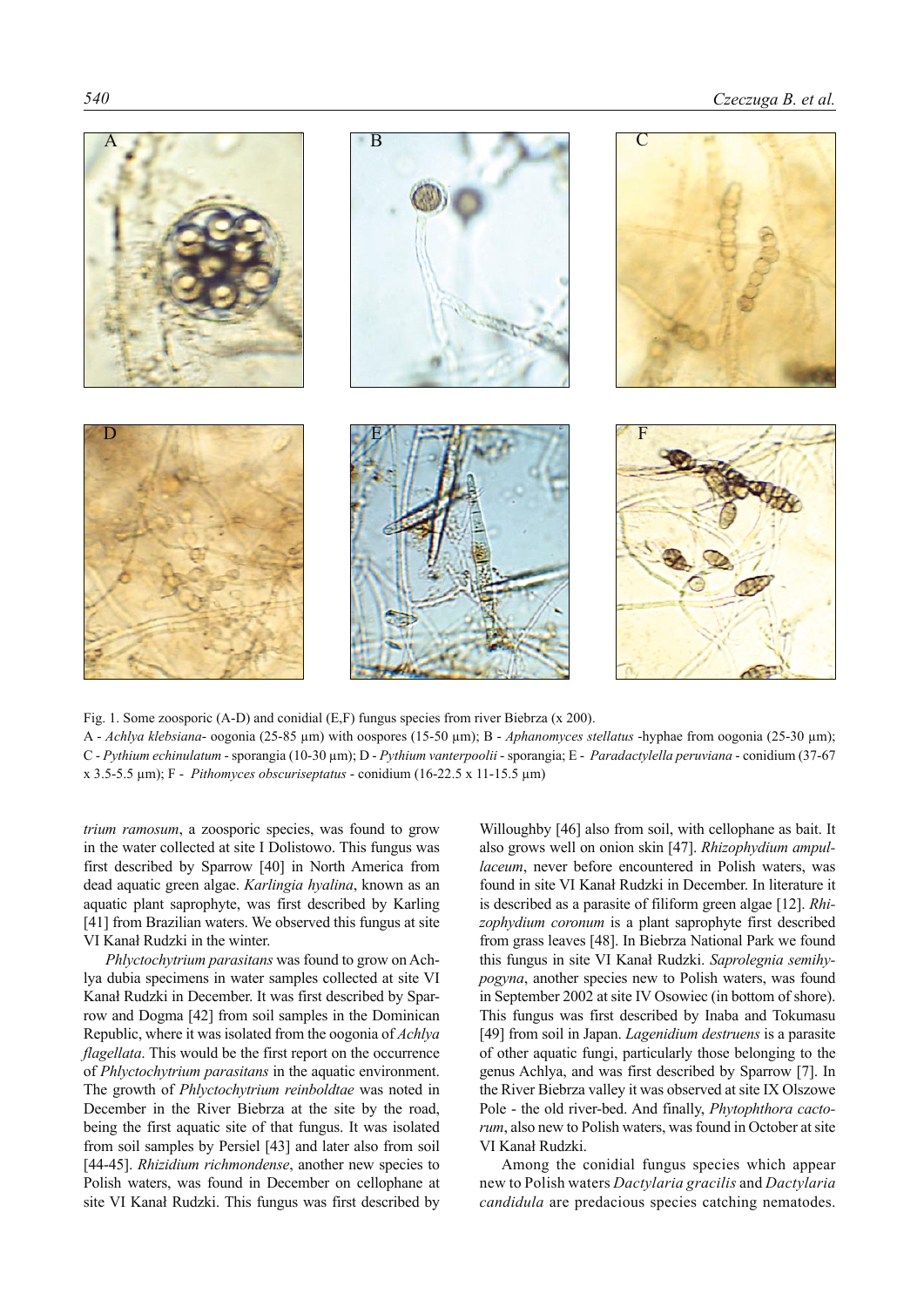

Fig. 2. Clustering of river Biebrza according of water chemistry data and to number fungus species (autumn 1999).

The former was first reported from soil by Duddington [50], the latter by Bhatt and Kendrick [51]. In the present study they were both found in the autumn; *Dactylaria gracilis* at site VI Kanał Rudzki and *Dactylaria candidula* at site XII Burzyn. *Bidenticula cannae* was found to grow only in the spring months in the River Biebrza in Osowiec (site IV) and in the water of moat Osowiec (site V). It was observed in land conditions in Africa by Deighton [52] and reported from Rio Itaya, an Amazon tributary [22]. *Filosporella exilis* was first described from the fragments of horsetail *Equisetum fluviatilis* submerged in the water of Busianka stream in Belarus [53]. We found it in the old river-bed closed in the vicinity of Dolistowo (site II) and site IX Olszowe Pole (the old river-bed connected with the River Biebrza), and in the site VII River Biebrza at the site of Olszowe Pole. Species new to Polish waters, such as *Hyalobelemnospora amazonica* and *Ramichloridium clavulisporum* were first described and known from the Amazon Basin. In the present study *Hyalobelemnospora amazonica* was found to grow in the spring and autumn at site VII (Olszowe Pole), while the other species at the site also in the autumn. It was described by Alcorn [54] and encountered in the Amazon tributaries [22]. And finally, *Pseudoanguillospora gracilis* was reported from the State of Alabama in the United States from *Platanus occidentalis* leaves fallen to water [55]. We found this fungus in site IV River Biebrza at the site of Osowiec in the spring and in the old river-bed closed at the site I Dolistowo.

Like in the cases of the National Park [56] and Narew National Park [57], the waters of Biebrza National Park provide a favourable habitat for numerous groups of conidial fungus species belonging to the so called "Amazon fungi", first described at the beginning of the 1990s in South America in the Amazon Basin by Japanese mycologist Matsushima [22]. Twenty three conidial species found in the present study belong to this group. This is a relatively large group of conidial fungus species of which



Fig. 3. Clustering of river Biebrza according of water chemistry data and to number fungus species (spring 2000).

some inhabit springs in Knyszyn Forest [58] or certain lakes in the Suwałki District [38]. This would suggest that Podlasie waters still create favourable conditions for conidial fungus species variety.

There are no geographic barriers for aquatic fungi and therefore the same species can be encountered under different climatic conditions. The group of conidial fungus species described from the Amazon and its tributaries, and recently detected in the waters of northeastern Poland seems to confirm this phenomenon. Winds, air currents and migratory birds are all involved in the intercontinental dissemination of aquatic fungi. Physicochemical factors of a particular water reservoir determine the occurrence of a particular species in the aquatic environment. With a few exceptions, both zoosporic and conidial aero-aquatic and aquatic fungi belong to the group of cosmpolitan organisms [59,60].

The cluster analysis of the respective parameters carried out in water of river Biebrza during study on fungi species has revealed that in spring the number of fungi species is associated with hardness in Mg of water and in autumn with temperature of water. According to literature data an increase in water hardness in certain water-courses leads to a decrease in the number of zoosporic fungi [61] and conidial species [62]. It is generally accepted that the zoosporic and conidial fungi prefer low water temperature [32, 57, 63].

#### **Acknowledgements**

Thanks are due J. Kurkus and M. Orłowska for help in the field and in the laboratory.

#### **References**

- 1. CZECZUGA B., WORONOWICZ L., BRZOZOWSKA K. Aquatic fungi of the lowland river Biebrza. Acta Mycol. **26**, 77, **1990**.
- 2. CZECZUGA B., ORŁOWSKA M., MAZALSKA B. Wodne grzyby niższe Biebrzańskiego Parku Narodowego [Lower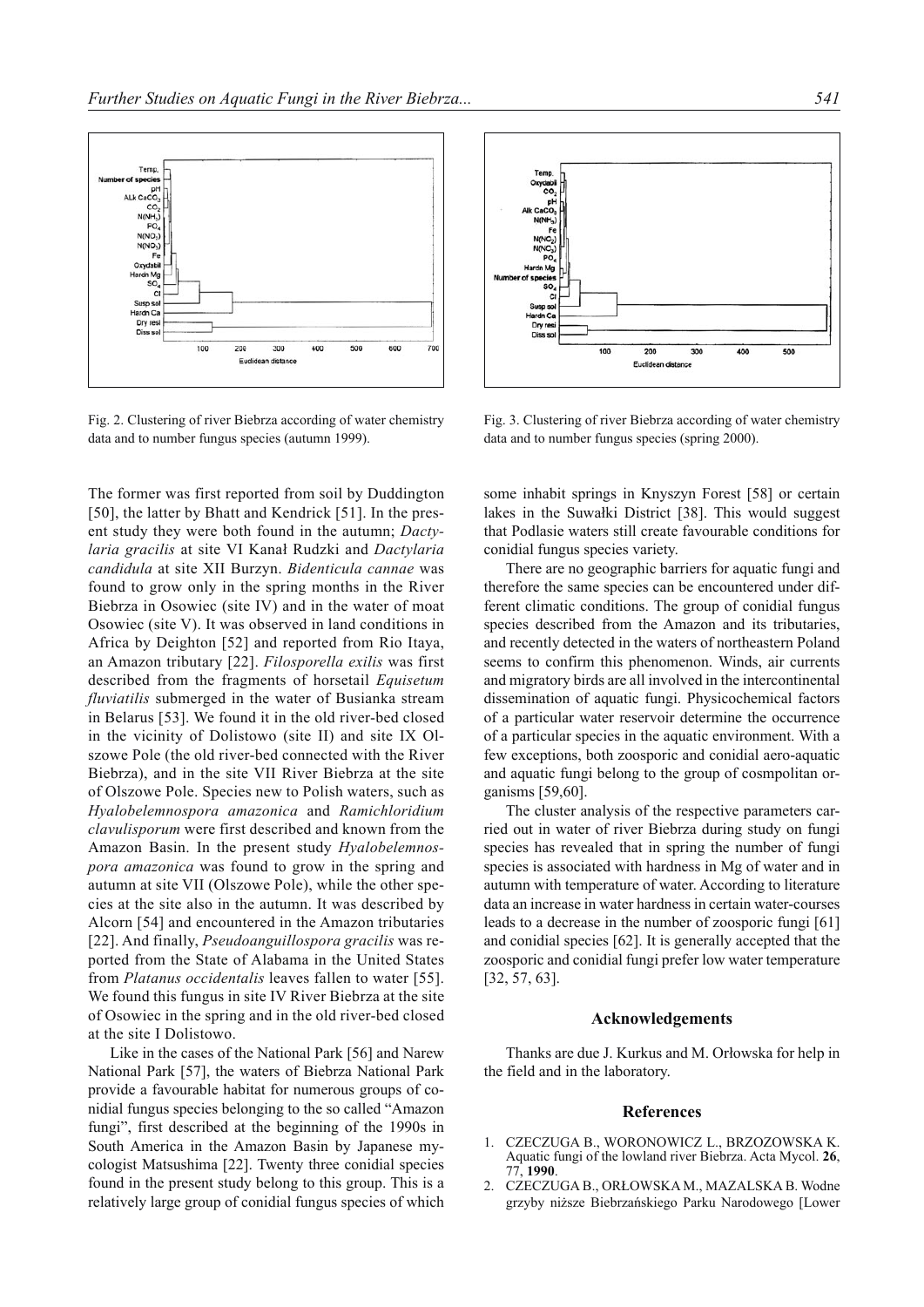aquatic fungi of the Biebrza National Park]. W: Czeczuga B., Rybak I.(eds.) Materiały XVIII Zjazdu Hydrobiologów Polskich w Białymstoku, 4-8 wrzesień 2000, p. 45, **2000**. (In Polish).

- 3. CZECZUGA B. Rola grzybów niższych w zbiornikach wodnych [Function of lower aquatic fungi in water bodies]. W: Czeczuga B., Rybak I.(eds.) Materiały XVIII Zjazdu Hydrobiologów Polskich w Białymstoku, 4-8 września 2000, pp. 7-11, **2000**. (In Polish).
- 4. CZECZUGA B. Rzadkie gatunki grzybów konidialnych (Hyphomycetes) w wodach Biebrzańskiego Parku Narodowego [Some rare species Hyphomycetes in north-eastern Poland]. Reg. Stud. **2**, 55, **2001**. (In Polish).
- 5. GREENBERG A.E., CLESCERI L.S., EATON A.D. Standard Methods for the Examination of Water and Wastewater. American Public Health Association, Washington, pp. 1193, **1992**.
- 6. JOHNSON T.W. The genus *Achlya*. Morphology and Taxonomy. Ann Arbor, Michigan, pp. 180, **1956**.
- 7. SPARROW F.K. Aquatic Phycomycetes. Ann Arbor, Michigan, pp. 1187, **1960**.
- 8. WATERHOUSE G.M. Key to *Pythium* Pringsheim. Mycol. Pap. **109**, 1, **1967**.
- 9. WATERHOUSE G.M. The genus *Pythium* Pringsheim. Mycol. Pap. **110**, 1, **1968**.
- 10. SEYMOUR R.L. The genus *Saprolegnia*. Nova Hedwigia **19**, 1, **1970**.
- 11. BEDENEK T. Fragmenta Mycologica. I. Some historical remarks of the development of "hairbaiting" of Toma- Karling- Vanbreuseghem (the To-Ka-Vahairbaiting method). Mycopathol. Appl. **68**, 104, **1972**.
- 12. BATKO A. Zarys hydromikologii [Hydromycology an overview]. PWN, Warszawa, pp. 478, **1975**.
- 13. KARLING J.S. Chytridiomycetarum Iconographia. J. Cramer, Vadus, pp. 414, **1977**.
- 14. DICK M.W. Keys to *Pythium*. Reading, U.K., College Estate Management, Whiteknights, pp. 66, **1990**.
- 15. PYSTINA K.A. Genus *Pythium* Pringsh. Nauka, Sankt Petersburg, pp. 126, **1998**.
- 16. NILSSON S. Freshwater Hyphomycetes. Taxonomy, morphology and ecology. Symb. Bot. Uppsal. **18**, 1, **1964**.
- 17. DUDKA I.O. Wodni hifomiceti Ukraini [Aquatic Hyphomycetes of Ukraine]. Naukova Dumka, Kiev, pp. 239, **1974**. (In Ukraian).
- 18. DUDKA I.A. Vodnyje nesovershennyje griby SSSR [Aquatic Fungi imperfecti from the Soviet Union]. Naukova Dumka, Kiev, pp. 187, **1985**. (In Russian).
- 19. INGOLD C.T. An illustrated guide to aquatic and water born Hyphomycetes (Fungi Imperfecti) with notes on the theit biology. Fresh. Biolog. Assoc. Sci. Publ. **30**, 1, **1975**.
- 20. CARMICHAEL J.W., KENDRICK W.B., CONNERS I.,L., SIGLER L. Genera of Hyphomycetes. Alberta Press: Edmonton, pp. 386, **1980**.
- 21. BRÄTHEN I. The aquatic stauroconidial Hyphomycetes of Norway with notes on the Nordic species. Nord. J. Bot. **4**, 375, **1984**.
- 22. T. MATSUSHIMA Mycological Memoirs No 7. Published by the author, Kobe, pp. 75, **1993**.
- 23. PODANI J. Introduction to the exploration of multivariate biological data. Backhuys Publishers BV, Leiden, pp. 407, **2000**.
- 24. CZECZUGA B., ORŁOWSKA M. Investigations on the joint occurrence of *Anabaena spiroides* Klebahn and Hyphomycetes in various types of water bodies. Acta hydrochim. hydrobiol. **28**, 162, **2000**.
- 25. CZECZUGA B. Grzyby niższe w wodzie rzeki Narwi i jej

dopływach na odcinku od Suraża do Tykocina [Lower fungi in water of the river Narew and its tributaries in the stretch from Suraż to Tykocin. W: Banaszuk H., Czeczuga B. (eds.) Narwiański Park Krajobrazowy i okolice. Zagad. Przyrodn. Gospod. OBN, Białystok: 129, **1990**. (In Polish).

- 26. CZECZUGA B. Aquatic fungi of the river Pisa and its tributary the river Skroda. Acta hydrochim. hydrobiol. **19**, 57, **1991**.
- 27. CZECZUGA B. Mycoflora of the river Węgorapa and its tributary, the river Gołdapa-Jarka. Acta hydrochim. hydrobiol. **19**, 517, **1991**.
- 28. CZECZUGA B. Mycoflora of the Narew River and its tributaries and the stretch between Tykocin and Ostrołęka. Acta Mycol. **30**, 181, **1995**.
- 29. CZECZUGA B. Mycoflora of the Supraśl river and its tributaries. Acta Mycol. **31**, 13, **1996**.
- 30. CZECZUGA B. Aquatic fungi of the Narew river and its tributaries in the stretch from Siemianówka to Doktorce. Ann. Acad. Med. Bialostocensis **41**, 245, **1996**.
- 31. CZECZUGA B., MUSZYŃSKA E. Aquatic fungi of the Rudawka river. Ann. Med. Univer. Białystok **38**, 7, **1993**.
- 32. CZECZUGA B., SNARSKA A. *Pythium* species in 13 various types of water bodies of N-E Poland. Acta Soc. Bot. Pol. **70**, 61, **2001**.
- 33. CZECZUGA B., PRÓBA D., BRZOZOWSKA K. Grzyby wodne rzeki Narwi na odcinku Suraż-Tykocin oraz w ujściu rzeki Turoślanki i Supraśli na tle zróżnicowanego środowiska [Water fungi of the river Narew in the stretch from Suraż to Tykocin and the mouths of the rivers Turoślanka and Supraśl with reference to differences in the anvironment]. Ann. Acad. Med. Bialostocensis **29**, 77, **1984**. (In Polish).
- 34. CZECZUGA B., WORONOWICZ L., BRZOZOWSKA K. Grzyby wodne rzeki Białej na stanowiskach o różnym stopniu i charakterze zanieczyszczeń [Water fungi of the river Biała at sites on differences and quality of pollutions]. Ann. Acad. Med. Bialostocensis **31**, 49, **1986**. (In Polish).
- 35. CZECZUGA B., WORONOWICZ L., BRZOZOWSKA K. Aquatic fungi of two forest brooks. Nova Hedwigia **43**, 459, **1986**.
- 36. CZECZUGA B., BRZOZOWSKA K., WORONOWICZ L. Mycoflora of the upper course of the river Szeszupa. Ann. Acad. Med. Bialostocensis **33**, 115, **1989**.
- 37. CZECZUGA B., BRZOZOWSKA K., WORONOWICZ L. Mycoflora of the river Czarna Hańcza and its tributary - the river Marycha. Int. Revue ges. Hydrobiol. **75**, 245, **1990**.
- 38. CZECZUGA B., ORŁOWSKA M., WORONOWICZ L. Fungi in water reservoirs of the Western Suwałki Lake District and in some adjacent water basins. Ann. Acad. Med. Bialostocensis **42**, 43, **1997**.
- 39. CZECZUGA B., KIZIEWICZ B., ORŁOWSKA M. Zoosporic and conidial fungi within the Podlasie stretch of the River Bug. Ann. Acad. Med. Bialostocensis **47**, 40, **2002**.
- 40. SPARROW F.K. Observations on operculate chytridiaceous fungi collected in the vicinity of Ithaca, New York. Amer. J. Bot. **20**, 63, **1933**.
- 41. KARLING J.S. Brazilian chytrids. X. New species with sunken opercula. Mycologia **39**, 56, **1947**.
- 42. SPARROW F.K., DOGMA I.J. Zoosporic Phycomycetes from Hispaniola. Arch. Mikrobiol. **89**, 177, **1973**.
- 43. PERSIEL I. Über *Phlyctochytrium reinboldtae* n.sp. Arch. Milrobiol. **32**, 411, **1959**.
- 44. BARR D.J.D. *Phlyctochytrium reinboldtae* (Chytridiales): morphology and physiology. Can. J. Bot. **48**, 479, **1970**.
- 45. WILLOUGHBY L.G., RIGG E. Lower aquatic fungi in the soils of Majorka. Nova Hedwigia. **37**, 369, **1983**.